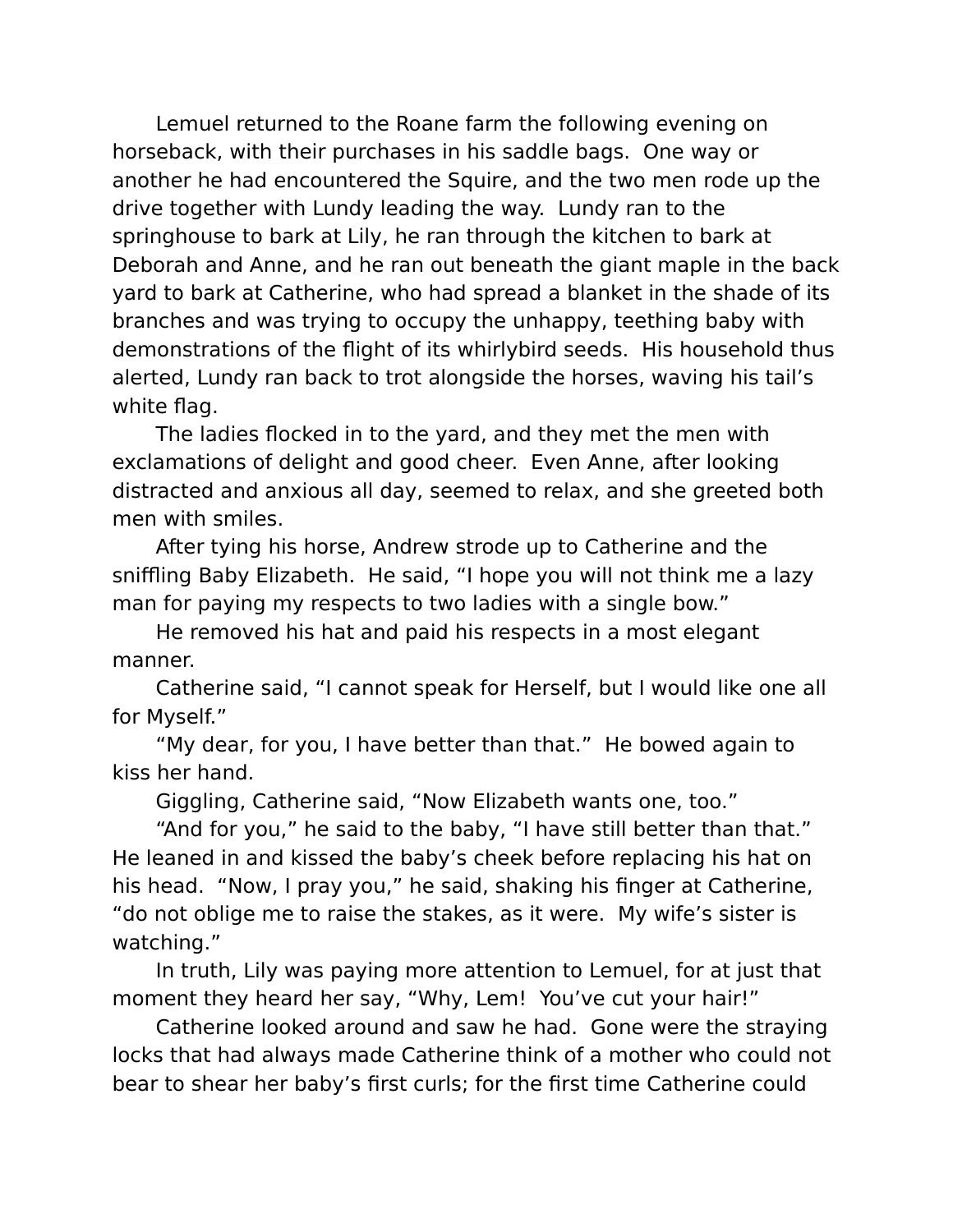see the skin on the back of his neck.

Anne added to Lily's sentiment by blurting, "It's about time!"

Andrew wheezed with silent laughter, and Catherine clapped her hand to her mouth and turned away to laugh and wince at the same time. "Oh, poor Lem!" she said to Andrew.

"Now," Andrew said as he took the baby from her shoulder and offered her his arm, "I am certain the words are as dulcet music to his ears. She has noticed he has hair, after all!"

"Oh yes," Catherine agreed. "I am certain it is most gratifying to a man when ladies notice he has hair and elbows and suchlike."

"It is indeed a promotion from merely having one's existence noted. One of these days she's bound to notice he has such things as sighs and glances, and then…!"

Catherine would not dignify this pointed elision with more than a smile. Andrew led her back to the blanket beneath the maple and helped her to sit down.

She explained, "I was just showing Herself how the whirlybirds fly." She scooped up a handful from the blanket and tossed them in the air to watch them come twirling down.

"Whirlybirds?" Andrew asked. "What a cunning name. In my youth we called them kitty-keys."

He lowered himself onto the blanket and leaned back against the trunk of the tree, propping up the slumping baby on his lap.

"Kitty-keys?" Catherine smiled. "Keys for unlocking cats?"

"Well, let us just see about that." He sat up and reached out to tickle one of her dimples with a papery seed. "Any secrets coming out yet?"

Catherine giggled at first, but she turned her head away when she remembered the secrets she did have, the sad and the sweet.

"Ah!" he said, more gentle than teasing. "I see the sparkling of a veritable chest of jewels. But I am no rifler of hidden treasure, have no fear. You may keep your secrets to yourself." He gave the seed a conclusive final twist in her dimple's lock, and he tossed it away behind his back.

Another pained giggle escaped from her as Catherine watched it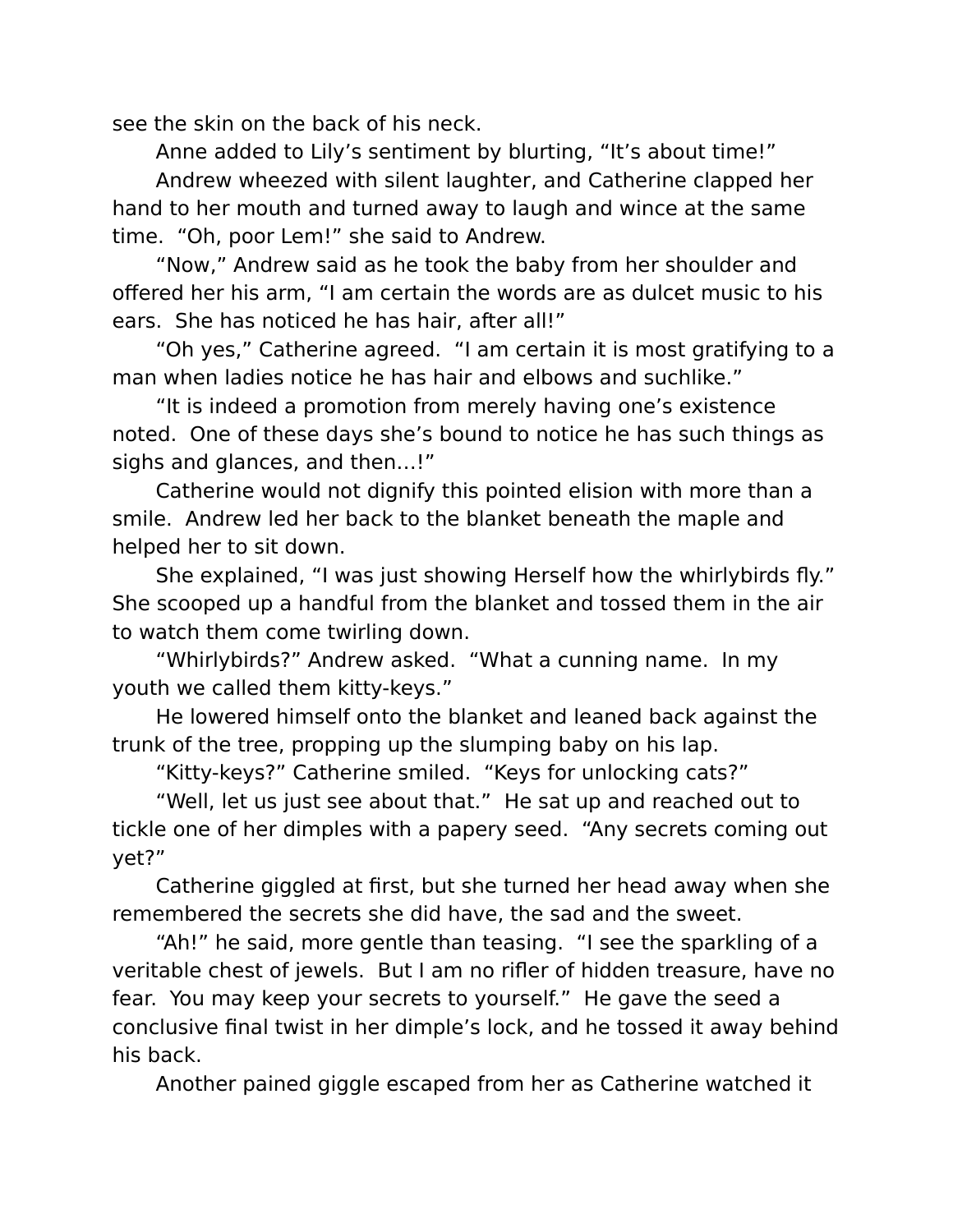flutter down, and she realized she was disappointed he had given up his treasure hunting so easily. He himself had secrets she hoped he would sell, if only she could bear parting with a few of her own. She had been wanting to speak to him alone for days.

"Andrew," she said, "I have a… a question to ask you. Or a favor. Oh, I'm not sure what it is!"

"From your part, my dear, it can only be an opportunity to do myself the great pleasure and honor of serving you."

Catherine looked up at him and smiled. Elizabeth had pulled his hat from his head and left a rakish swoop of formerly well-styled curls in its place, but his face was full of warmth and compassion, and his eyes were even a little sad. She knew his florid gallantry was only a game he played, his unflagging good humor only a mask. She knew, perhaps, because she played such games and wore such disguises, too.

She said, "I wish you would tell me his name. Only his Christian name, that's all I care to know."

He sighed and settled Elizabeth on his knee. Catherine knew he would not ask her whose name she meant, and he did not.

"Edward said you might know it," she explained, "since you must have witnessed the deed when he bought the land. His name isn't John, you know. Or is it?"

Andrew looked as if he was about to say something, but Elizabeth chose that moment to bite down on the brim of his hat, and he had to stop to rescue it.

"He didn't exactly tell me it wasn't," she admitted. "But he told me his name was… Nobody."

"Nobody?" Andrew asked. "Indeed? With a capital N?"

"I suppose so."

"Hmm! Decidedly, the young man has more poetry in him than I had given him credit for. Perhaps he wishes you to call him Nobody, as you wish to be called Cat, and Elizabeth wishes to be called Herself, and I wish to be called Darling."

Catherine refused to smile. She wished he would be a little more serious, for once. "Shall I pray every night for Nobody?" she asked.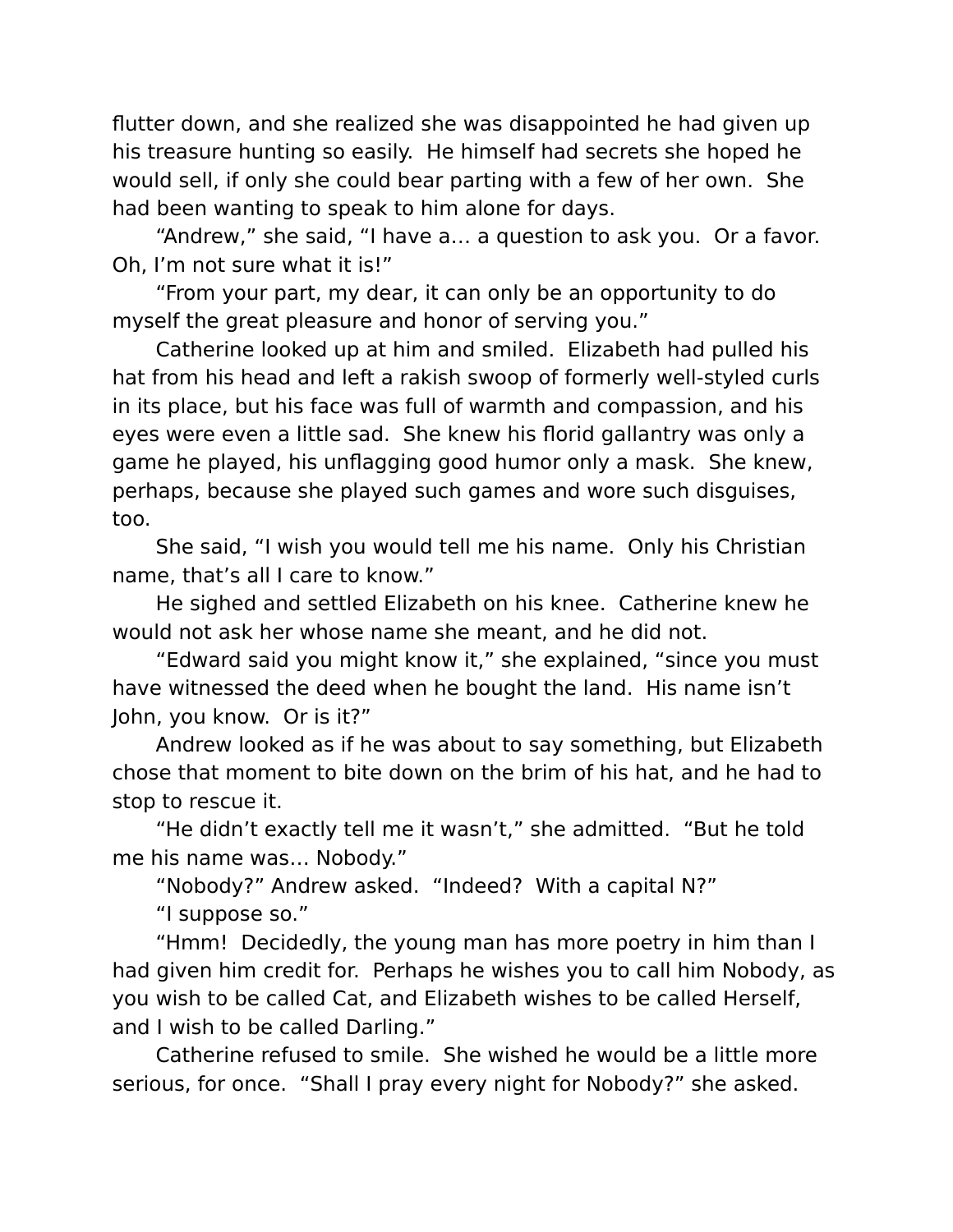"Shall I ask the Lord every night to see that Nobody be warm and dry, that Nobody have enough to eat?"

"Hmm! I see your difficulty. I daresay the Lord will understand which Nobody you mean, but if you have a habit of praying aloud, your bedmates will think you a most hard-hearted woman."

Finally Catherine laughed in spite of herself. Foiled of her plan to gnaw on his hat, Elizabeth had slumped forward onto Andrew's chest and was pawing over the complicated arrangement of neckcloth, coat buttons, waistcoat buttons, watch chain, and other masculine accoutrements. Andrew fended off her predations with gentle patience.

"Do you know his name, in fact?" Catherine asked.

"I could not have forgotten it," he admitted. "But are you certain you want to know it? That is, are you certain you wish to learn it from me? You might wait for him to tell you himself."

Catherine gave a sad shrug. "That seems unlikely to ever happen. Edward 'came to an understanding' with him about that."

"Ah, my dear, that is perhaps but a question of time and trust. A man may befriend a wolf, but it will still be some time before he trusts it among his lambs."

"I don't believe Edward has gone so far as befriending him. I don't believe he wants friends at all. He told Edward as much."

"Hmm. He did come to the log-rolling."

"I don't know why."

"No. Men are incomprehensible creatures, in point of fact. What's that?" he asked in answer to one of Elizabeth's squeals.

"'Reprehensible' you say? My dear demoiselle! Fie!"

"Oh, don't listen to her," Catherine said, scooting over beside him so she could pull Elizabeth onto her lap. "She is the worst beard-puller, belly-stomper, and general abuser of men I have ever seen. Worse than her Mama!"

She lifted the baby up to kiss her, and Elizabeth demonstrated the stomping power of her fat legs by bouncing on Catherine's knee. Andrew combed his hair straight with his fingers and leaned back comfortably against the tree to watch them play. In the front yard,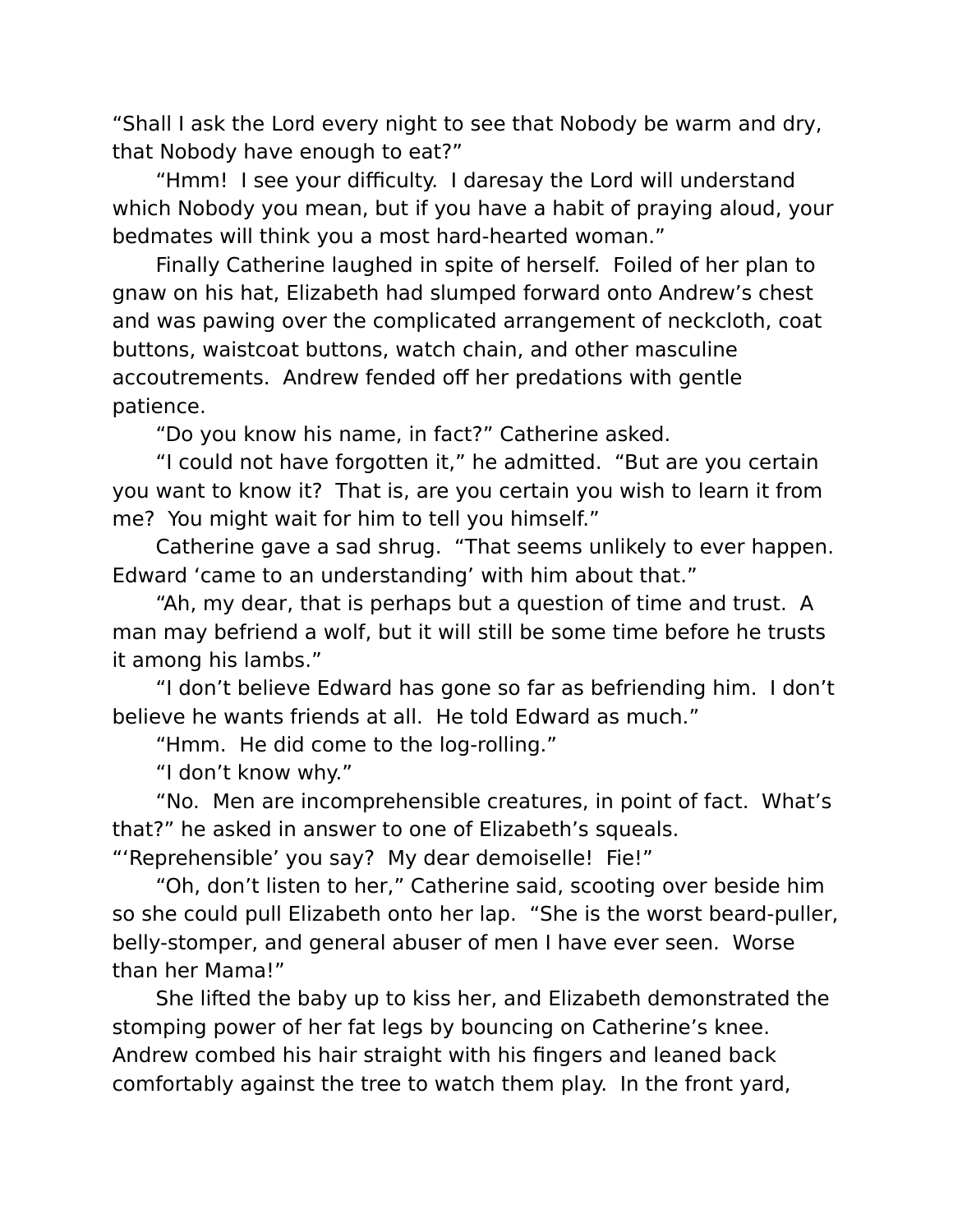behind the house, they heard Lily's high voice talking to Lemuel, but they couldn't make out Lemuel's grave replies.

"What do you know about him besides his name?" Catherine asked. "You needn't tell me. I only wonder how much is known of him."

"Not much, I am afraid. I only saw to the deed. No one has brought a suit against him yet, and as a reward for keeping the township's peace, I like to leave people in their own."

"You are truly a prince among squires."

Andrew smiled at her, but he said, "You could only wish I had a bit more of an ear for gossip."

Catherine smiled back, unable to deny it in the present circumstances. She knew she ought to let the matter drop, but it was impossible to resist talking to someone about the man—someone who would not tease and insinuate, as Anne, Lily, and Deborah did, but who simply seemed to understand.

"I do fear there is some tragedy in his past, however," she said. "Don't you? Otherwise, why shut oneself away forever from relations with one's family and friends, and even strangers?"

"Forever! My dear, with what nonchalance do you toss off such a weighty word, which taxes all my strength even to lift! He cannot remain hidden in his hollow forever. For one thing, he'll not last the winter."

"Then that would be forever," Catherine said quietly, smarting a bit over the accusation of nonchalance.

"Nonsense. He's young and strong and hungry. His limbs are full of fire. A man of that age cannot simply lay himself down and die alas, perhaps, for him! He cannot help but move and strive to live."

Catherine was not so certain of that. At least, she did not know whether Andrew's rule was expected to hold for women. She was convinced that if not for Anne and Deborah, she would have lain in her blood-spotted nightgown on that mattress in Pittsburgh until she'd died.

Andrew said, "You may well worry that he's not as warm or as dry as he might be, or that he subsists on little more than locusts and wild